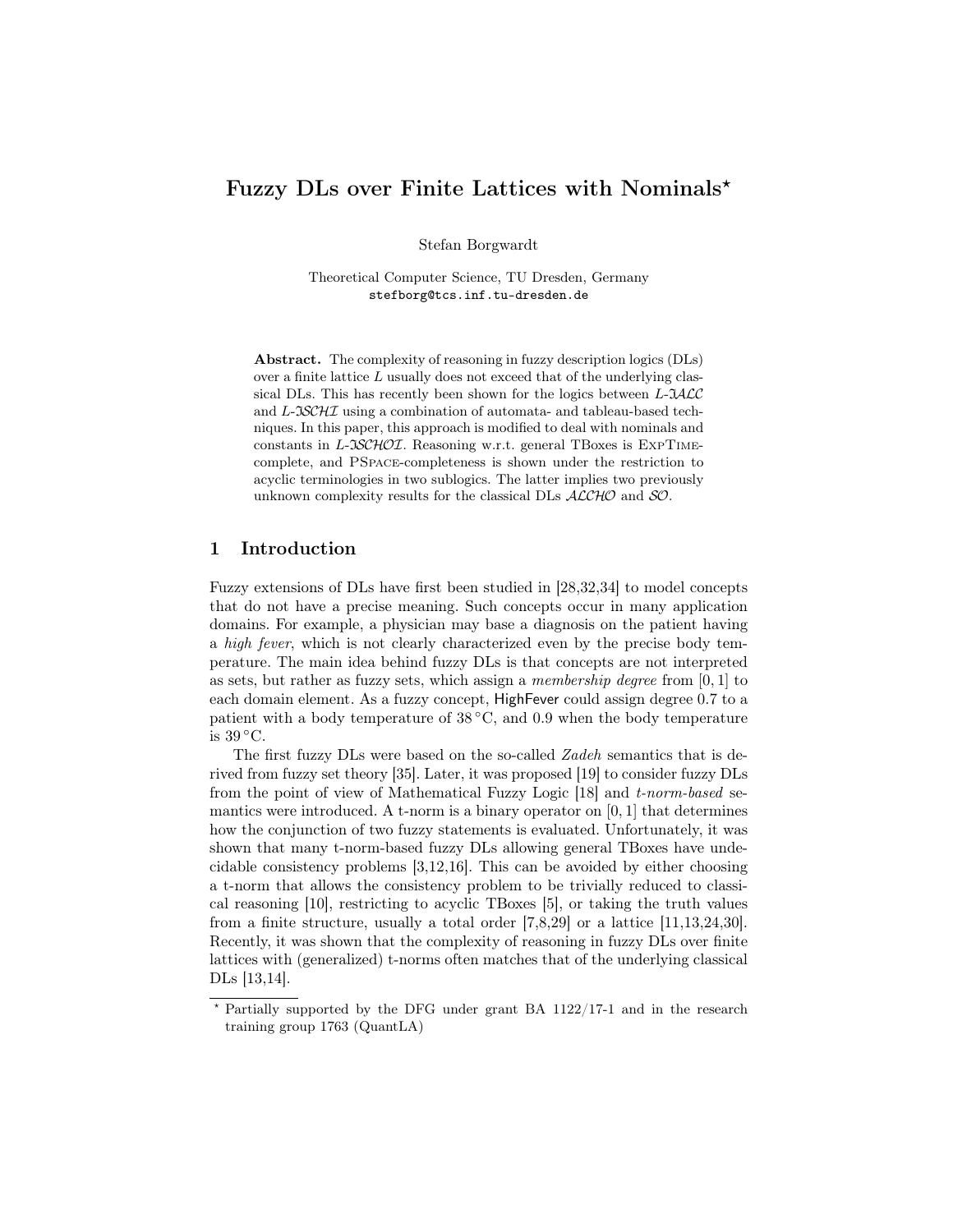In this paper, we analyze the complexity of fuzzy extensions of  $\mathcal{SHOL}$  using a finite lattice  $L$ . In the classical case, deciding consistency of ontologies with general TBoxes is EXPTIME-complete in all logics between  $\text{ACC}$  and  $\text{SHOT}$  [20,26], and we show that this also holds for  $L\text{-}\mathcal{SCHOL}$ . The additional letters  $\mathfrak I$  and  $\mathcal C$ in the name of the logic denote the presence of the constructors for implication and involutive negation, respectively. This nomenclature was introduced to make the subtle differences between different fuzzy DLs more explicit [12,15]. As all fuzzy DLs considered in this paper have both  $\mathfrak I$  and  $\mathcal C$ , it is safe to ignore these letters here and simply read L-SHOI instead of L-ISCHOI.

Consistency remains EXPTIME-complete in the classical DLs  $ALCOL$  and  $SH$ even w.r.t. the empty TBox [22,31]. However, when restricting to acyclic (or empty) TBoxes in  $ST$ , it is only PSPACE-complete [1,23]. Similar results have been shown before under finite lattice semantics in L- $\mathcal{L}\mathcal{L}\mathcal{L}\mathcal{L}\mathcal{H}\mathcal{I}$  and L- $\mathcal{L}\mathcal{S}\mathcal{C}\mathcal{I}_c$  [13]. The latter restricts all roles to be crisp, i.e. they are allowed to take only the two classical truth values. Here, we extend these results to  $L$ - $\mathcal{IALCHO}$  and  $L$ - $\mathcal{ISCO}_{c}$ , which also shows previously unknown complexity results for the classical DLs  $ALCHO$  and  $SO$  with acyclic TBoxes. Due to space constraints, all proofs can be found only in the accompanying technical report [9].

## 2 Preliminaries

We first introduce looping automata on infinite trees and several helpful notions from [1], which will be used later for our reasoning procedures. Afterwards, we briefly recall relevant definitions from lattice theory [17].

#### 2.1 Looping Automata

We consider automata on the (*unlabeled*) infinite tree of fixed arity  $k \in \mathbb{N}$ , represented by the set  $K^*$  of its nodes, where K abbreviates  $\{1, \ldots k\}$ . Here,  $\varepsilon$ represents the root node, and  $ui, i \in K$ , is the *i*-th successor of the node  $u \in K^*$ . A path in this tree is a sequence  $u_1, \ldots, u_m$  of nodes such that  $u_1 = \varepsilon$  and, for every  $i, 1 \leq i \leq m-1$ ,  $u_{i+1}$  is a successor of  $u_i$ .

**Definition 1 (looping automaton).** A looping (tree) automaton is a tuple  $A = (Q, I, \Delta)$  where Q is a finite set of states,  $I \subseteq Q$  is a set of initial states, and  $\Delta \subseteq Q^{k+1}$  is the transition relation. A run of A is a mapping  $r: K^* \to Q$ such that  $r(\varepsilon) \in I$  and  $(r(u), r(u1), \ldots, r(uk)) \in \Delta$  for every  $u \in K^*$ . The emptiness problem *is to decide whether a given looping automaton has a run*.

The emptiness problem for such automata is decidable in polynomial time [33]. However, the automata we construct in Section 4 are exponential in the size of the input. In order to obtain PSpace decision procedures, we need to identify the length of the longest possible path in a run that does not repeat any states.

**Definition 2** (invariant, blocking). Let  $A = (Q, I, \Delta)$  be a looping automaton and  $\leftarrow a$  binary relation over Q, called the blocking relation. A is  $\leftarrow$ -invariant if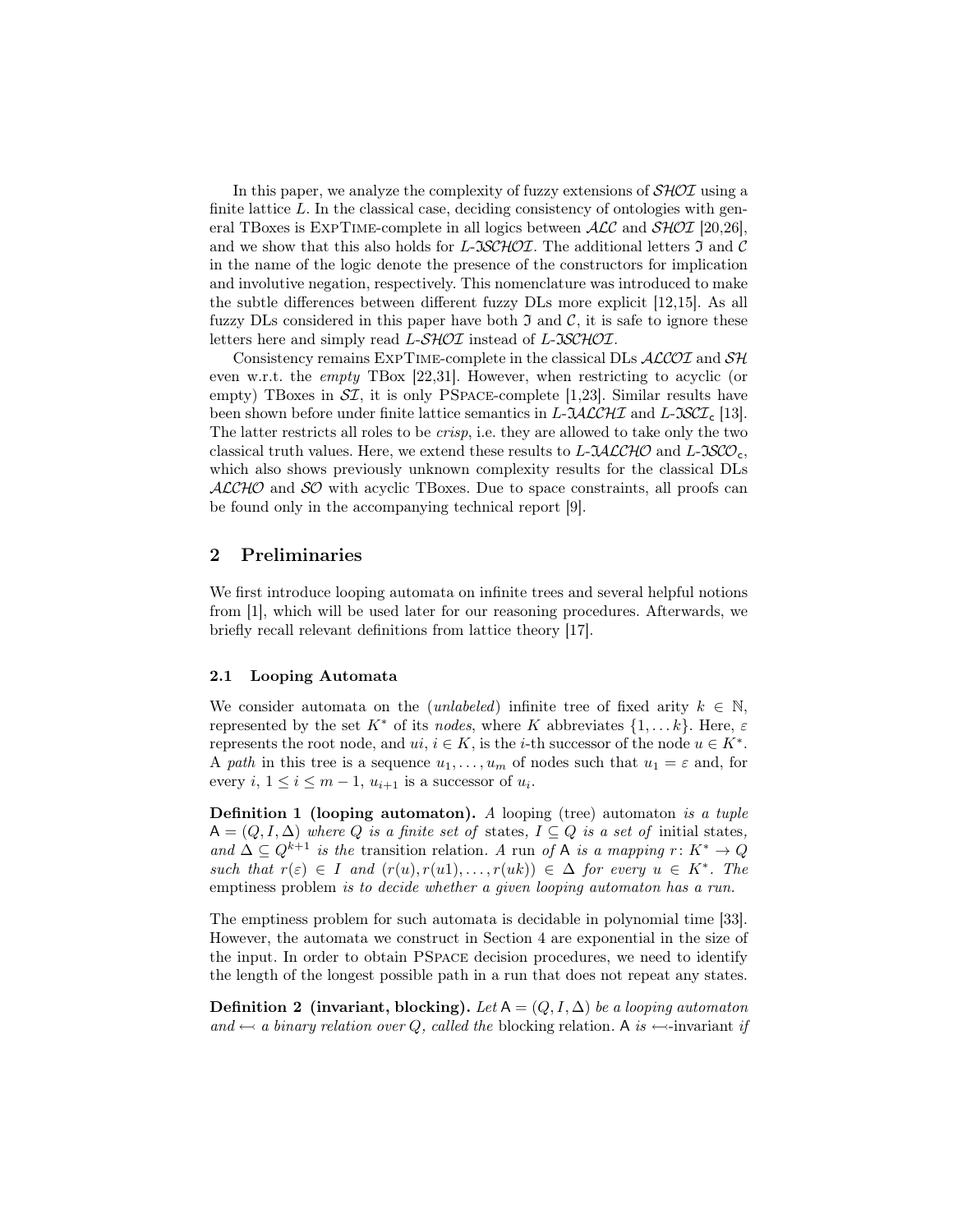$(q_0, q_1, \ldots, q_i, \ldots, q_k) \in \Delta$  and  $q_i \leftarrow q'_i$  always imply  $(q_0, q_1, \ldots, q'_i, \ldots, q_k) \in \Delta$ . If this is the case, then A is m-blocking for  $m \in \mathbb{N}$  if in every path  $u_1, \ldots, u_m$  of length m in a run r of A there are two indices  $1 \leq i < j \leq m$  with  $r(u_j) \leftarrow r(u_i)$ .

The notion of blocking is similar to that used in tableau algorithms for DLs [4,23]. If q is blocked by its ancestor  $q'$   $(q \leftrightarrow q')$ , then we do not need to consider the subtree below q since every transition involving  $q$  can be replaced by one using  $q'$  instead. Of course, every looping automaton is =-invariant and  $|Q|$ blocking. However, as mentioned above the size of  $Q$  may already be exponential in some external parameter. To obtain  $m$ -blocking automata with  $m$  bounded polynomially in the size of the input, we can use a faithful family of functions to prune the transition relation.

**Definition 3 (faithful).** Let  $A = (Q, I, \Delta)$  be a looping automaton. A family  $\mathfrak{f}=(f_q)_{q\in Q}$  of functions  $f_q\colon Q\to Q$  is called faithful (w.r.t. A) if

- for all  $(q, q_1, \ldots, q_k) \in \Delta$ , we have  $(q, f_q(q_1), \ldots, f_q(q_k)) \in \Delta$ , and
- for all  $(q_0, q_1, \ldots, q_k)$  ∈ Δ, we have  $(f_q(q_0), f_q(q_1), \ldots, f_q(q_k))$  ∈ Δ.

The subautomaton  $A^{\dagger} := (Q, I, \Delta^{\dagger})$  induced by f is defined by

 $\Delta^{\dagger} := \{ (q, f_q(q_1), \ldots, f_q(q_k)) \mid (q, q_1, \ldots, q_k) \in \Delta \}.$ 

The name *faithful* reflects the fact that the resulting subautomaton simulates all runs of A. The following connection between the two automata was shown in [1].

**Proposition 4.** Let A be a looping automaton and f be a faithful family of functions for A. Then A has a run iff  $A^{\dagger}$  has a run.

Together with the following additional assumptions, polynomial blocking allows us to test emptiness in polynomial space.

Definition 5 (PSpace on-the-fly construction). Let I be a set of inputs. A construction that yields, for each  $i \in I$ , an  $m_i$ -blocking looping automaton  $A_i$  over  $k_i$ -ary trees is called a PSPACE on-the-fly construction if there is a polynomial P such that, for every input  $\mathfrak i$  of size  $n$ ,

- (i)  $m_i \leq P(n)$  and  $k_i \leq P(n)$ ,
- (ii) the size of every state of  $A_i$  is bounded by  $P(n)$ , and
- (iii) one can guess in time bounded by  $P(n)$  an initial state, and, given a state q, a transition  $(q, q_1, \ldots, q_k)$  of  $A_i$ .

The following result is again taken from [1].

**Proposition 6.** If the looping automata  $A_i$  are obtained by a PSPACE on-the-fly construction, then emptiness of  $A_i$  can be decided in PSPACE in the size of i.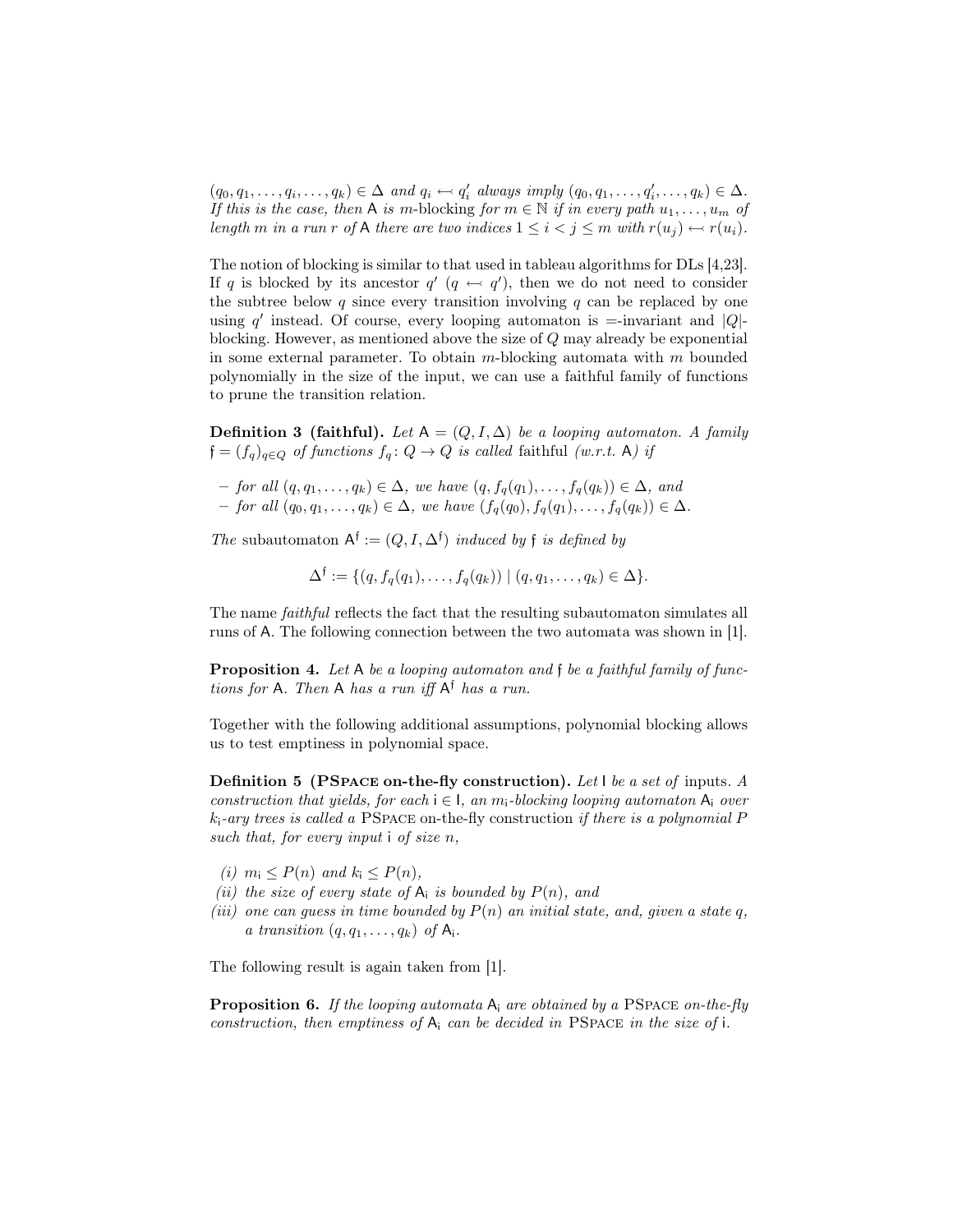#### 2.2 Residuated Lattices

A *lattice* is an algebraic structure  $(L, \vee, \wedge)$  with two commutative, associative, and idempotent binary operators, called *supremum*  $(\vee)$  and *infimum*  $(\wedge)$ , that satisfy  $x \wedge (x \vee y) = x$  and  $x \vee (x \wedge y) = x$  for all  $x, y \in L$ . The natural partial order on L is given by  $x \leq y$  iff  $x \wedge y = x$  for all  $x, y \in L$ . An antichain is a set  $S \subseteq L$  of incomparable elements. The *width* of a lattice is the maximal cardinality of all its antichains. A lattice  $L$  is *complete* if suprema and infima of arbitrary subsets  $S \subseteq L$  exist; these are denoted by  $\bigvee_{x \in S} x$  and  $\bigwedge_{x \in S} x$ , respectively. It is *distributive* if  $\wedge$  and  $\vee$  distribute over each other, *finite* if L is finite, and *bounded* if it has a least element **0** and a greatest element **1**. Every finite lattice is complete, and every complete lattice is bounded by  $\mathbf{0} := \bigwedge_{x \in L} x$ and  $\mathbf{1} := \bigvee_{x \in L} x$ .

A De Morgan lattice is a distributive lattice L with a unary involutive operator  $\sim$  on L satisfying the De Morgan laws  $\sim(x \vee y) = \sim x \wedge \sim y$  and  $\sim(x \wedge y) = \sim x \vee \sim y$  for all  $x, y \in L$ . Such an operator is always antitone and satisfies  $\sim 0 = 1$ . A *t-norm* over a bounded lattice L is a commutative, associative, monotone binary operator  $\otimes$  on L that has 1 as its unit. A residuated lattice is a bounded lattice L with a t-norm  $\otimes$  and a residuum  $\Rightarrow: L \times L \rightarrow L$ satisfying  $(x \otimes y) \leq z$  iff  $y \leq (x \Rightarrow z)$  for all  $x, y, z \in L$ . We always assume that  $\otimes$  is join-preserving, that is,  $x \otimes (\bigvee_{y \in S} y) = \bigvee_{y \in S} (x \otimes y)$  holds for all  $x \in L$ and  $S \subseteq L$ . This is a natural assumption that corresponds to the left-continuity assumption for t-norms over the standard fuzzy interval [0, 1] [18].

## 3 L-ISCHOI

Since fuzzy DLs over infinite lattices easily become undecidable when dealing with GCIs  $[3,12,14,16]$ , we now fix a *finite* residuated De Morgan lattice L. For the complexity analysis, we assume that  $L$  is given as a list of its elements and that all lattice operations are computable in polynomial time.<sup>1</sup>

The syntax of the fuzzy description logic  $L\text{-}3SCHOT$  is similar to that of classical SHOI: complex roles and concepts are constructed from disjoint sets  $N_c$  of concept names,  $N_R$  of role names, and  $N_l$  of individual names.

**Definition 7** (syntax). The set  $N_R^-$  of (complex) roles is  $\{r, r^- \mid r \in N_R\}$ . The set of (complex) concepts is constructed as follows:

- every concept name is a concept, and
- $-$  for concepts  $C, D, r \in \mathbb{N}_{\mathsf{R}}^-, a \in \mathbb{N}_1$ , and  $p \in L$ , the following are also concepts:  $\bar{p}$  (constant),  $\{a\}$  (nominal),  $\neg C$  (negation),  $C \sqcap D$  (conjunction),  $C \rightarrow D$ (implication),  $\exists r.C$  (existential restriction), and  $\forall r.C$  (value restriction).

For a complex role s, the *inverse of s* (written  $\overline{s}$ ) is  $s^-$  if  $s \in N_R$  and r if  $s = r^-$ .

<sup>&</sup>lt;sup>1</sup> If instead the size of the input encoding of L is logarithmic in the cardinality of L, then all complexity results except Theorem 18 remain valid.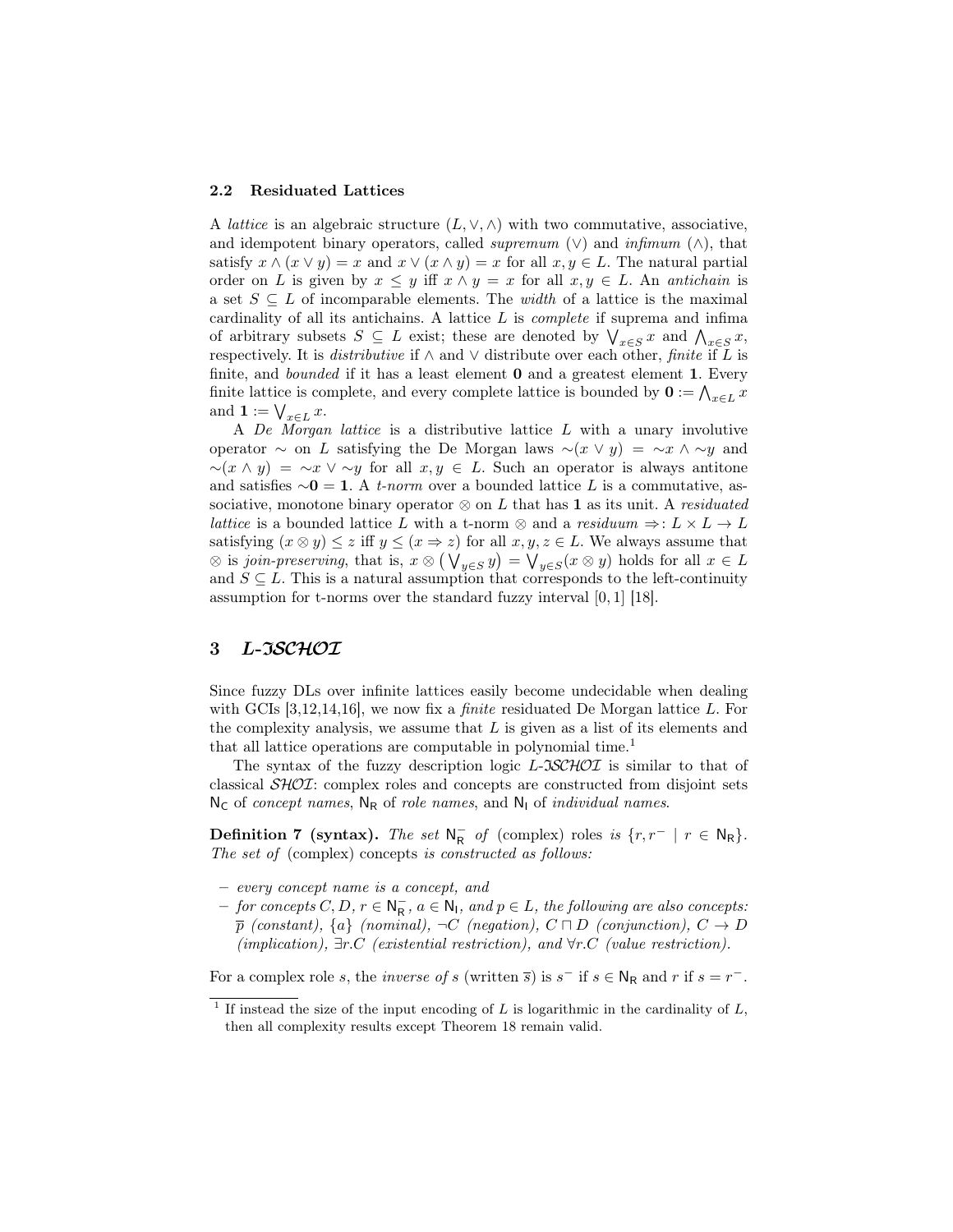**Definition 8** (semantics). A (fuzzy) interpretation  $\mathcal{I} = (\Delta^{\mathcal{I}}, \cdot^{\mathcal{I}})$  consists of a non-empty domain  $\Delta^{\mathcal{I}}$  and an interpretation function  $\cdot^{\mathcal{I}}$  that assigns to every  $A \in \mathbb{N}_C$  a fuzzy set  $A^{\mathcal{I}} \colon \Delta^{\mathcal{I}} \to L$ , to every  $r \in \mathbb{N}_R$  a fuzzy binary relation  $r^{\mathcal{I}}\colon \Delta^{\mathcal{I}} \times \Delta^{\mathcal{I}} \to L$ , and to every  $a \in \mathsf{N}_{\mathsf{I}}$  a domain element  $a^{\mathcal{I}} \in \Delta^{\mathcal{I}}$ . This function is extended to complex roles and concepts as follows for all  $x, y \in \Delta^{\mathcal{I}}$ :

$$
- (r^{-})^{\mathcal{I}}(x, y) := r^{\mathcal{I}}(y, x);
$$
  
\n
$$
- \overline{p}^{\mathcal{I}}(x) := p;
$$
  
\n
$$
- \{a\}^{\mathcal{I}}(x) := \mathbf{1} \text{ if } x = a^{\mathcal{I}}, \text{ and } \{a\}^{\mathcal{I}}(x) := \mathbf{0} \text{ otherwise};
$$
  
\n
$$
- (-C)^{\mathcal{I}}(x) := \sim C^{\mathcal{I}}(x);
$$
  
\n
$$
- (C \cap D)^{\mathcal{I}}(x) := C^{\mathcal{I}}(x) \otimes D^{\mathcal{I}}(x);
$$
  
\n
$$
- (C \rightarrow D)^{\mathcal{I}}(x) := C^{\mathcal{I}}(x) \Rightarrow D^{\mathcal{I}}(x);
$$
  
\n
$$
- (\exists r.C)^{\mathcal{I}}(x) := \bigvee_{y \in \Delta^{\mathcal{I}}} r^{\mathcal{I}}(x, y) \otimes C^{\mathcal{I}}(y); \text{ and }
$$
  
\n
$$
- (\forall r.C)^{\mathcal{I}}(x) := \bigwedge_{y \in \Delta^{\mathcal{I}}} r^{\mathcal{I}}(x, y) \Rightarrow C^{\mathcal{I}}(y).
$$

One can express fuzzy nominals [6] of the form  $\{p_1/a_1, \ldots, p_n/a_n\}$  with  $p_i \in L$ and  $a_i \in \mathsf{N}_1, 1 \leq i \leq n$ , by  $(\{a_1\} \sqcap \overline{p_1}) \sqcup \cdots \sqcup (\{a_n\} \sqcap \overline{p_n})$ , where  $C \sqcup D$  abbreviates  $\neg(\neg C \sqcap \neg D)$ . Unlike in classical DLs, existential and value restrictions need not be dual to each other, i.e. in general we have  $(\neg \exists r.C)^{\mathcal{I}} \neq (\forall r.\neg C)^{\mathcal{I}}$ .

**Definition 9 (ontology).** An axiom  $\alpha$  is a concept assertion  $\langle a:C \bowtie p \rangle$ , a con-**Definition 5** (choology). The axiom a is a concept assertion  $\langle a \in \mathbb{R} p \rangle$ , a concept definition  $\langle A \doteq C \geq p \rangle$ , a general concept inclusion  $(GCI)$   $\langle C \sqsubseteq D \geq p \rangle$ , a role inclusion  $\langle r \subseteq s \rangle$ , or a transitivity axiom trans(r), where C, D are concepts,  $r, s \in \mathbb{N}_{\mathsf{R}}$ ,  $a \in \mathbb{N}_{\mathsf{I}}$ ,  $A \in \mathbb{N}_{\mathsf{C}}$ ,  $p \in L$ , and  $\bowtie \in \{\langle \leq, \leq, =, \geq, \rangle\}$ . An interpretation I satisfies  $\alpha$  if  $C^{I}(a^{I}) \bowtie p$ ,  $(A^{I}(x) \Rightarrow C^{I}(x)) \otimes (C^{I}(x) \Rightarrow A^{I}(x)) \geq p$ ,  $C^{\mathcal{I}}(x) \Rightarrow D^{\mathcal{I}}(x) \geq p, r^{\mathcal{I}}(x,y) \leq s^{\mathcal{I}}(x,y), \text{ or } r^{\mathcal{I}}(x,y) \otimes r^{\mathcal{I}}(y,z) \leq r^{\mathcal{I}}(x,z),$ respectively, hold for all  $x, y, z \in \Delta^{\mathcal{I}}$ .

An acyclic TBox is a finite set  $\mathcal T$  of concept definitions where every  $A \in \mathbb N_{\mathbb C}$ has at most one definition  $\langle A \doteq C \geq p \rangle$  in  $\mathcal T$  and the relation  $>\tau$  on  $\mathsf{N}_{\mathsf{C}}$  is acyclic, where  $A >_{\mathcal{T}} B$  iff B occurs in the definition of A. A general TBox is a finite set of GCIs, an ABox a finite set of concept assertions, and an RBox a finite set of role inclusions and transitivity axioms. An ontology is a triple  $(A, \mathcal{T}, \mathcal{R})$  consisting of an ABox A, an (acyclic or general) TBox  $\mathcal{T}$ , and an  $RBox \mathcal{R}$ . An interpretation is a model of this ontology if it satisfies all its axioms.

We denote by  $N_I(\mathcal{O})$  and  $N_R(\mathcal{O})$  the sets of individual names and role names, respectively, occurring in an ontology  $\mathcal{O}$ , and set  $\mathsf{N}_{\mathsf{R}}^{-}(\mathcal{O}) := \{r, r^{-} | r \in \mathsf{N}_{\mathsf{R}}(\mathcal{O})\}.$ As usual, for an ontology  $\mathcal{O} = (\mathcal{A}, \mathcal{T}, \mathcal{R})$  we define the *role hierarchy*  $\sqsubseteq_{\mathcal{R}}$  as the reflexive transitive closure of  $\{(r,s) \in \mathsf{N}_{\mathsf{R}}^-(\mathcal{O}) \mid r \sqsubseteq_{\mathcal{R}} s \in \mathcal{R} \text{ or } \overline{r} \sqsubseteq_{\mathcal{R}} \overline{s} \in \mathcal{R}\},\$ and we call a role r transitive if either trans(r)  $\in \mathcal{R}$  or trans( $\overline{r}$ )  $\in \mathcal{R}$ .

We do not consider *role assertions* of the form  $\langle (a, b):r \bowtie p \rangle$  since in the presence of nominals they can be simulated by concept assertions, e.g.  $\langle a:\exists r.\{b\} \bowtie p \rangle$ .

The reasoning problem we consider in this paper is consistency, i.e. deciding the existence of a model for a given ontology. Due to the expressivity of our assertions, other reasoning problems such as satisfiability, subsumption, and instance checking can be reduced to consistency in linear time. For example, a concept C is p-subsumed by D w.r.t.  $\mathcal{O} = (\mathcal{A}, \mathcal{T}, \mathcal{R})$ , i.e. we have  $C^{\mathcal{I}}(x) \Rightarrow D^{\mathcal{I}}(x) \geq p$  for all models *I* of  $\mathcal O$  and all  $x \in \Delta^{\mathcal I}$ , iff  $(\mathcal A \cup \{\langle a:C \to D < p \rangle\}, \mathcal T, \mathcal R)$  is inconsistent, where a is a fresh individual name.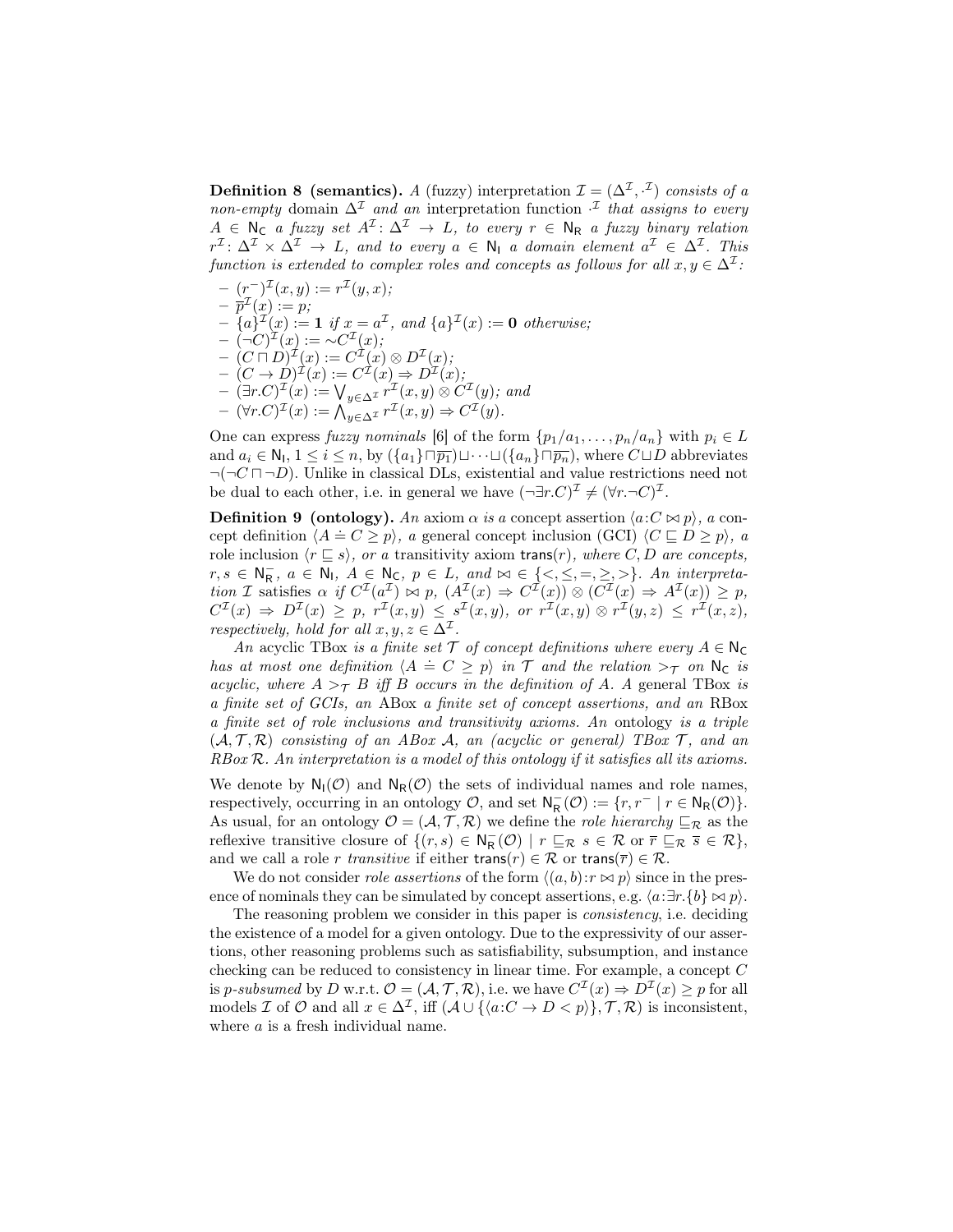### 4 Deciding Consistency

Consistency in L-JSCHOI with general TBoxes is EXPTIME-complete, matching the complexity of classical  $\mathcal{SHOL}$  [20]. To show this, we adapt the automatabased procedures from [1,13] to this more expressive logic. The conditions for the role hierarchy, inverse roles, and transitive roles are similar to the tableaux rules from [23]. To deal with nominals, we employ pre-completions inspired by the approaches in [2,14,21]. In Section 5, we derive complexity results for consistency in the sublogics L-JACCHO (without transitivity and inverse roles) and L-JSCO<sub>c</sub> (without role inclusions, inverse roles, and fuzzy roles) with acyclic TBoxes.

It was shown in [13] that over a finite lattice  $L$  every interpretation  $\mathcal I$  is  $n\text{-}witnessed$ , where  $n$  is the width of the lattice. This means that for every concept C,  $r \in N_R^-$ , and  $x \in \Delta^{\mathcal{I}}$  there are n witnesses  $y_1, \ldots, y_n \in \Delta^{\mathcal{I}}$  such that  $(\exists r.C)^{\mathcal{I}}(x) = \bigvee_{i=1}^{n} r^{\mathcal{I}}(x, y_i) \otimes C^{\mathcal{I}}(y_i)$ , and similarly for the value restrictions. For the sake of simplicity, we present the following reasoning procedure only for the case of  $n = 1$ , i.e. we assume that all interpretations are  $(1-)witnessed$ . It can be generalized to handle arbitrary  $n$  by easy adaptations of the following definitions, in particular the introduction of more than one witness in Definition 12.

We now consider an ontology  $\mathcal{O} = (\mathcal{A}, \mathcal{T}, \mathcal{R})$  that we want to test for consistency. The main idea of the algorithm is to find an abstract representation of a tree-shaped model of  $\mathcal{O}$ , a so-called *Hintikka tree*. Every node of this tree consists of a Hintikka function that describes the values of all relevant concepts for one domain element of the model. Additionally, each Hintikka function stores the values of all role connections from the parent node. We define the set  $\mathsf{sub}(\mathcal{O})$ to contain all subconcepts of concepts occurring in  $\mathcal{O}$ , together with all  $\exists s.C$ (and  $\forall s.C$ ) for which  $\exists r.C$  ( $\forall r.C$ ) occurs in  $\mathcal{O}, s \sqsubseteq_{\mathcal{R}} r$ , and s is transitive.

**Definition 10 (Hintikka function).** A Hintikka function for  $\mathcal{O}$  is a partial  $function H : sub(\mathcal{O}) \cup \mathsf{N}_{\mathsf{R}}^-(\mathcal{O}) \rightarrow L$  satisfying the following conditions:

- $H(s)$  is defined for all  $s \in N_R^-(\mathcal{O})$ ;
- if  $H(\overline{p})$  is defined, then  $H(\overline{p}) = p$ ;
- if H({a}) is defined, then H({a}) ∈ {0, 1};
- if  $H(C \sqcap D)$  is defined, then  $H(C)$  and  $H(D)$  are also defined and it holds that  $H(C \sqcap D) = H(C) \otimes H(D)$ ; and similarly for  $\neg C$  and  $C \rightarrow D$ .

This function is compatible with

- an assertion  $\langle a:C \bowtie \ell \rangle$  if, whenever  $H(\lbrace a \rbrace) = 1$ , then  $H(C)$  is defined and  $H(C) \bowtie \ell$ .
- $A = a$  concept definition  $\langle A \doteq C \geq \ell \rangle$  if, whenever  $H(A)$  is defined, then  $H(C)$ is defined and  $(H(A) \Rightarrow H(C)) \otimes (H(C) \Rightarrow H(A)) \geq \ell$ .
- a GCI  $\langle C \sqsubseteq D \ge \ell \rangle$  if  $H(C)$  and  $H(D)$  are defined and  $H(C) \Rightarrow H(D) \ge \ell$ .
- a role inclusion  $r \subseteq s$  if  $H(r) \leq H(s)$ .
- $-$  an  $ABox/TBox/RBox/ontology$  if it is compatible with all axioms in it.

The support of H is the set  $\text{supp}(H)$  of all  $C \in \text{sub}(\mathcal{O})$  for which H is defined, and  $\text{Ind}(H)$  is the set of all  $a \in N_1(\mathcal{O})$  for which  $H({a}) = 1$ .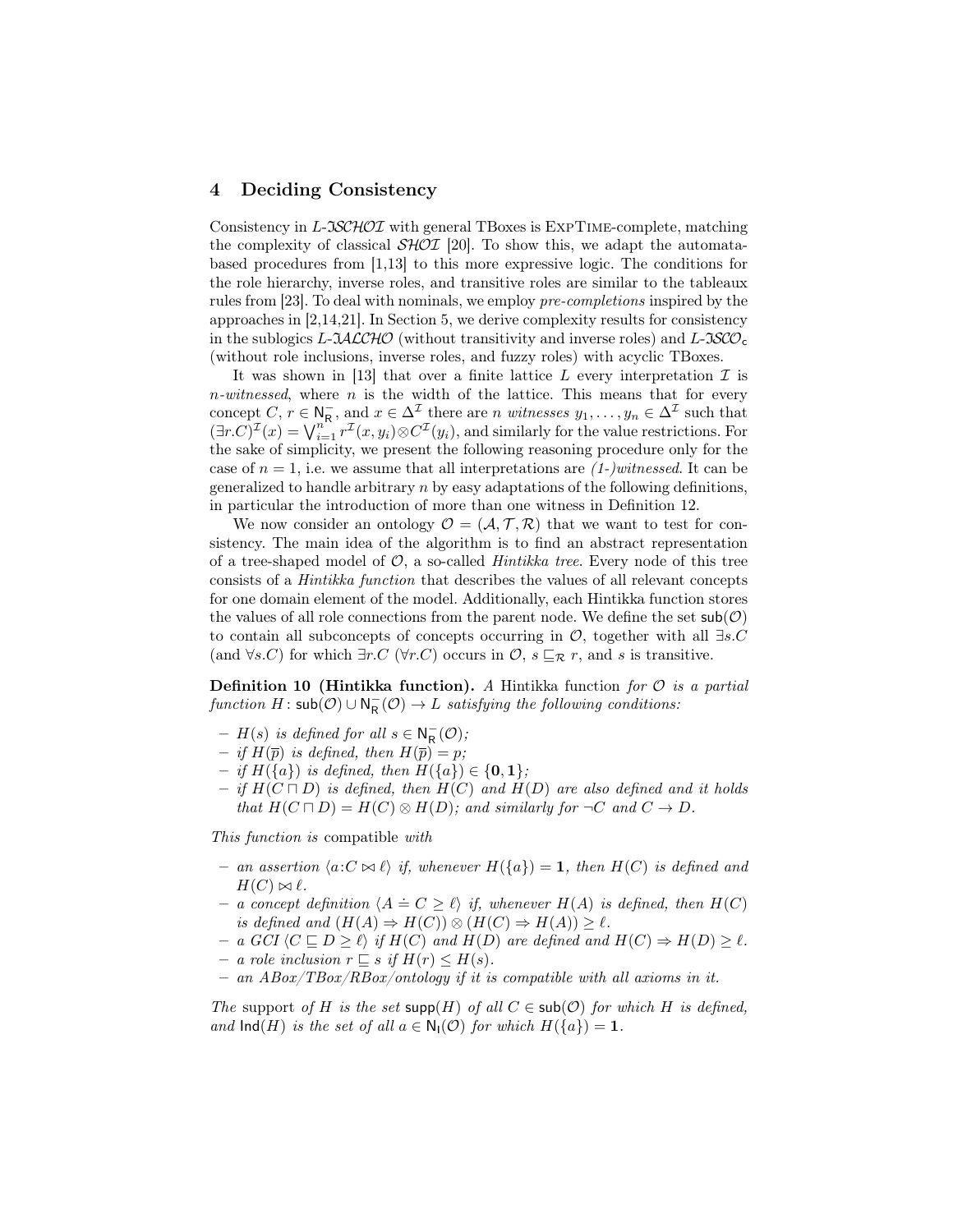To deal with nominals, our algorithm maintains a polynomial amount of global information about the named domain elements, called a pre-completion. Since one domain element can have several names, we first consider a partition of  $N_1(\mathcal{O})$ that specifies which names are interpreted by the same elements. The precompletion further contains one Hintikka function for each named individual, and the values of all role connections between them.

**Definition 11 (pre-completion).** A pre-completion for the ontology  $\mathcal{O}$  is a triple  $\mathfrak{P} = (\mathcal{P}, \mathcal{H}_{\mathcal{P}}, \mathcal{R}_{\mathcal{P}})$ , where  $\mathcal P$  is a partition of  $\mathsf{N}_{\mathsf{I}}(\mathcal{O}), \mathcal{H}_{\mathcal{P}} = (H_X)_{X \in \mathcal{P}}$  is a family of Hintikka functions for  $\mathcal{O}$ , and  $\mathcal{R}_{\mathcal{P}} = (r_{\mathcal{P}})_{r \in \mathsf{N}_{\mathsf{R}}(\mathcal{O})}$  is a family of fuzzy binary relations  $r_{\mathcal{P}} : \mathcal{P} \times \mathcal{P} \to L$ , such that, for all  $X \in \mathcal{P}$ , we have  $\text{Ind}(H_X) = X$ and  $H_X$  is compatible with  $\mathcal O$ . A Hintikka function H for  $\mathcal O$  is compatible with  $\mathfrak P$ if for all  $a \in \text{Ind}(H)$ , we have  $H|_{\text{sub}(\mathcal{O})} = H_{[a]_{\mathcal{P}}} |_{\text{sub}(\mathcal{O})}$ .

We further set  $r_{\mathcal{P}}^-(X,Y) := r_{\mathcal{P}}(Y,X)$  for all  $X, Y \in \mathcal{P}$  and  $r \in N_{\mathsf{R}}(\mathcal{O})$ .

The arity k of our Hintikka trees is the number of existential and value restrictions in  $\mathsf{sub}(\mathcal{O})$ . Each successor in the tree describes the witness for one restriction. For the following definition, we consider  $K := \{1, \ldots, k\}$  as before and fix a bijection  $\varphi: \{C \mid C \in \mathsf{sub}(\mathcal{O}) \text{ is of the form } \exists r.D \text{ or } \forall r.D\} \to K.$ 

**Definition 12 (Hintikka condition).** The tuple  $(H_0, H_1, \ldots, H_k)$  of Hintikka functions for  $\mathcal O$  satisfies the Hintikka condition if the following hold:

- a) For every existential restriction  $\exists r.C \in sub(\mathcal{O})$ :
	- $If \exists r.C \in \mathsf{supp}(H_0) \text{ and } i = \varphi(\exists r.C), \text{ then we have } C \in \mathsf{supp}(H_i) \text{ and }$  $H_0(\exists r.C) = H_i(r) \otimes H_i(C).$
	- $-If \exists r.C \in \mathsf{supp}(H_0)$ , then for all  $i \in K$ , we have  $C \in \mathsf{supp}(H_i)$  and  $H_0(\exists r.C) \geq H_i(r) \otimes H_i(C)$ ; moreover, for all transitive roles  $s \sqsubseteq_{\mathcal{R}} r$ , we have  $\exists s.C \in \text{supp}(H_i)$  and  $H_0(\exists r.C) \geq H_i(s) \otimes H_i(\exists s.C)$ .
	- For all  $i \in K$  with  $\exists r.C \in \text{supp}(H_i)$ , we have  $C \in \text{supp}(H_0)$  and  $H_i(\exists r.C) \geq H_i(\overline{r}) \otimes H_0(C)$ ; moreover, for all transitive roles  $s \sqsubseteq_{\mathcal{R}} \overline{r}$ , we have  $\exists s.C \in \text{supp}(H_0)$  and  $H_i(\exists r.C) \geq H_i(s) \otimes H_0(\exists s.C)$ .
- b) For every value restriction  $\forall r.C \in \mathsf{sub}(\mathcal{O})$ :
	- $-$  If  $\forall r$ .C ∈ supp $(H_0)$  and  $i = \varphi(\forall r$ .C), then we have  $C \in \mathsf{supp}(H_i)$  and  $H_0(\forall r.C) = H_i(r) \Rightarrow H_i(C).$
	- $-$  If  $\forall r$ .  $C \in \text{supp}(H_0)$ , then for all  $i \in K$ , we have  $C \in \text{supp}(H_i)$  and  $H_0(\forall r.C) \leq H_i(r) \Rightarrow H_i(C)$ ; moreover, for all transitive roles  $s \sqsubseteq_{\mathcal{R}} r$ , we have  $\forall s.C \in \text{supp}(H_i)$  and  $H_0(\forall r.C) \leq H_i(s) \Rightarrow H_i(\forall s.C)$ .
	- For all  $i \in K$  with  $\forall r.C \in \text{supp}(H_i)$ , we have  $C \in \text{supp}(H_0)$  and  $H_i(\forall r.C) \leq H_i(\overline{r}) \Rightarrow H_0(C)$ ; moreover, for all transitive roles  $s \sqsubseteq_{\mathcal{R}} \overline{r}$ , we have  $\forall s.C \in \text{supp}(H_0)$  and  $H_i(\forall r.C) \leq H_i(s) \Rightarrow H_0(\forall s.C)$ .
- c) For all  $r \in N_R^-(\mathcal{O})$  and  $i, j \in K$  such that  $a \in \text{Ind}(H_i)$ ,  $b \in \text{Ind}(H_j)$ , and  $[a]_{\mathcal{P}} = [b]_{\mathcal{P}}$ , we have  $H_i(r) = H_j(r)$ .
- d) For all  $a \in \text{Ind}(H_0)$ ,  $r \in \mathsf{N}_{\mathsf{R}}^-(\mathcal{O})$ ,  $i \in K$ , and  $b \in \text{Ind}(H_i)$ , it holds that  $H_i(r) = r_{\mathcal{P}}([a]_{\mathcal{P}}, [b]_{\mathcal{P}}).$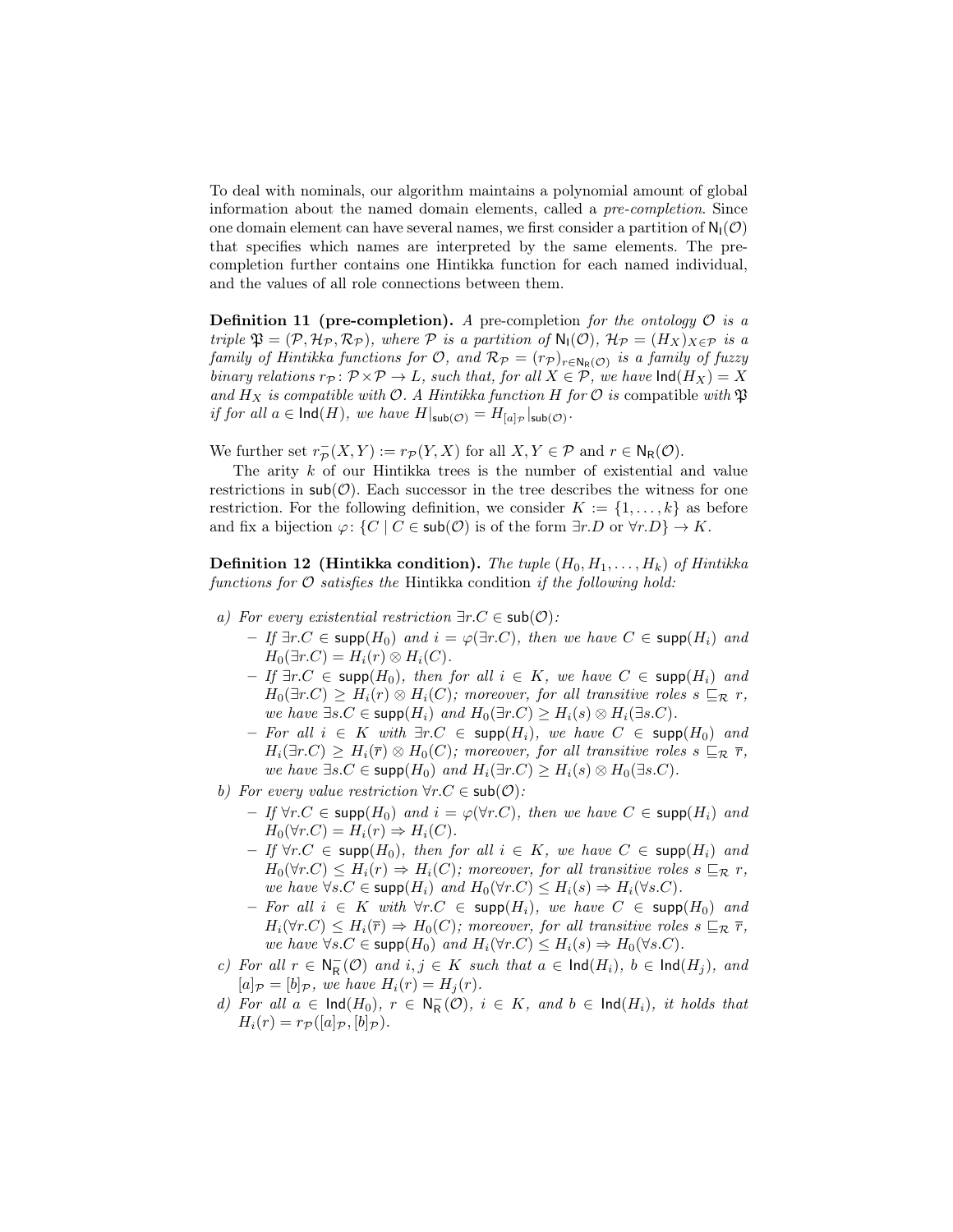Intuitively, Condition a) ensures that the designated successor satisfies the witnessing condition for  $\exists r.C$ , and that the other successors do not interfere; this includes the parent node, which is a  $\bar{r}$ -predecessor. Additionally, existential restrictions are transferred along transitive roles, as in the  $\forall$ <sub>+</sub>-rule from [23]. Conditions c) and d) are concerned with the behavior of named successors; in particular, the values for the role connections between named individuals specified by the pre-completion should be respected.

Given a pre-completion  $\mathfrak{P} = (\mathcal{P}, \mathcal{H}_{\mathcal{P}}, \mathcal{R}_{\mathcal{P}})$ , a *Hintikka tree for*  $\mathcal{O}$  *starting* with  $H_X$ ,  $X \in \mathcal{P}$ , is a mapping T that assigns to each  $u \in K^*$  a Hintikka function  $\mathbf{T}(u)$  for  $\mathcal O$  that is compatible with  $\mathcal T, \mathcal R$ , and  $\mathfrak P$  such that  $\mathbf{T}(\varepsilon) = H_X$ and every tuple  $(\mathbf{T}(u), \mathbf{T}(u1), \dots, \mathbf{T}(uk))$  satisfies the Hintikka condition.

The proof of the following lemma can be found in [9].

**Lemma 13.**  $\mathcal O$  is consistent iff there exist a pre-completion  $\mathfrak P = (\mathcal P, \mathcal H_{\mathcal P}, \mathcal R_{\mathcal P})$ for  $\mathcal O$  and, for each  $X \in \mathcal P$ , a Hintikka tree for  $\mathcal O$  starting with  $H_X$ .

The Hintikka automaton for  $\mathcal O$  and  $H_X$  is the LA  $A_{\mathcal O,H_X} := (Q_{\mathcal O}, I_{H_X}, \Delta_{\mathcal O}),$ where  $Q_{\mathcal{O}}$  consists of all pairs  $(H, i)$  of Hintikka functions H for  $\mathcal{O}$  that are compatible with  $\mathcal{T}, \mathcal{R}$ , and  $\mathfrak{P}$  and indices  $i \in K$ ,  $I_{H_X} := \{(H_X, 1)\}\)$ , and  $\Delta_{\mathcal{O}}$ is the set of all tuples  $((H_0, i_0), (H_1, 1), \ldots, (H_k, k))$  such that  $(H_0, \ldots, H_k)$  satisfies the Hintikka condition. It is easy to see that the first components of the runs of  $A_{\mathcal{O},H_X}$  are exactly the Hintikka trees for  $\mathcal O$  starting with  $H_X$ , and the second components simply store the index of the existential or value restriction for which the state acts as a witness. By Lemma 13, consistency of  $\mathcal O$  is thus equivalent to the existence of a pre-completion and the non-emptiness of the Hintikka automata  $A_{\mathcal{O},H_X}$  for each equivalence class X.

Since the number of pre-completions is bounded exponentially in the size of the input  $(\mathcal{O}$  and  $L)$  and each pre-completion is of size polynomial in the size of the input, we can enumerate all pre-completions in exponential time and for each of them check emptiness of the polynomially many automata  $A_{\mathcal{O},H_X}$ . Since the size of these automata is exponential in the size of the input, by [33] we obtain the following complexity result. EXPTIME-hardness holds already in  $\mathcal{ALC}$  [26].

Theorem 14. In L-ISCHOI over a finite residuated De Morgan lattice L, consistency w.r.t. general TBoxes is EXPTIME-complete.

### 5 Acyclic TBoxes

We now extend the previous complexity results for lattice-based fuzzy DLs with acyclic TBoxes [13,14] by showing that consistency in  $L\text{-}JALCHO$  and  $L\text{-}JSCO<sub>c</sub>$ is PSPACE-complete in this setting. Recall that in  $L$ - $\mathcal{SCO}_c$ , roles must always be interpreted as crisp functions that only take the values 0 and 1. Due to the absence of inverse roles, in the following we can restrict all definitions to use  $N_R(\mathcal{O})$  instead of  $N_R^-(\mathcal{O})$ , and we can remove Condition d) and the last items of Conditions a) and b) from Definition 12 [9].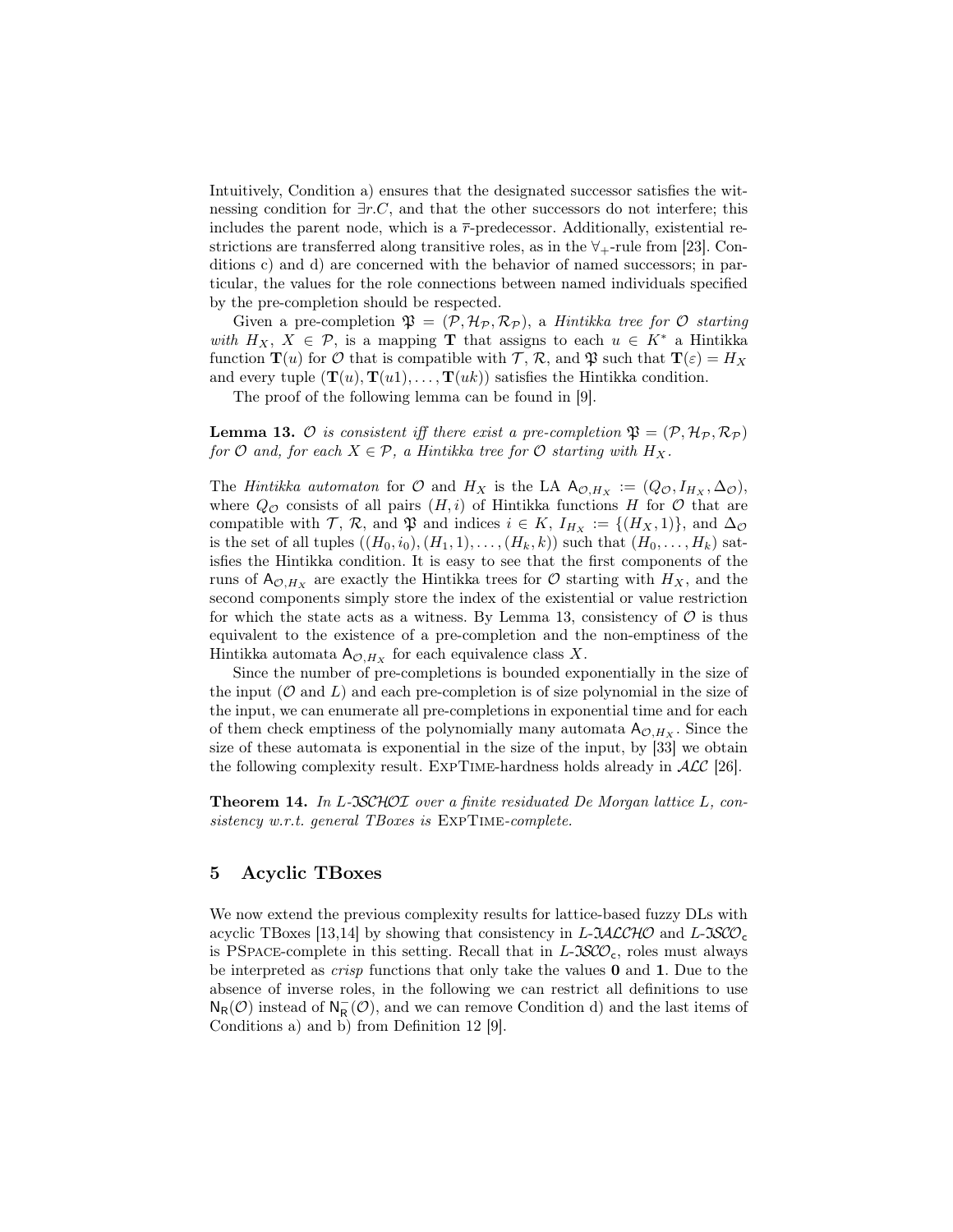Let now  $\mathcal{O} = (\mathcal{A}, \mathcal{T}, \mathcal{R})$  be such that T is acyclic. We can guess a triple  $\mathfrak{P} = (\mathcal{P}, \mathcal{H}_{\mathcal{P}}, \mathcal{R}_{\mathcal{P}})$  and verify the conditions of Definition 11 in (nondeterministic) polynomial space. Thus, if emptiness of the polynomially many Hintikka automata  $A_{\mathcal{O},H_X}$  could be decided in polynomial space, we would obtain a PSPACE upper bound for consistency [25]. The idea is to modify the construction of  $A_{\mathcal{O},H_X}$ using a faithful family of functions to obtain a PSpace on-the-fly construction. As in [13], these automata already satisfy most of Definition 5, except the polynomial bound on the maximal length a path before (equality) blocking occurs. The faithful families of functions we use are very similar to those employed in [13] for  $L$ - $\mathcal{I}\mathcal{A}\mathcal{L}\mathcal{C}\mathcal{H}\mathcal{I}$  and  $L$ - $\mathcal{I}\mathcal{S}\mathcal{C}\mathcal{I}_{c}$ .

For the subsequent constructions to work, we need to change the notion of compatibility of a Hintikka function  $H$  with  $\mathfrak B$  to a weaker variant: we only require that for every  $a \in \text{Ind}(H)$  and every  $C \in \text{sub}(\mathcal{O})$  for which  $H(C)$  is defined,  $H_{[a]_{\mathcal{P}}}(C)$  is also defined and  $H(C) = H_{[a]_{\mathcal{P}}}(C)$ . This new definition does not work in the presence of inverse roles. However, in L- $JALCHO$  and L- $JSCO<sub>c</sub>$ , all previous results remain valid [9].

We now present a faithful family of functions for the case that  $\mathcal O$  is formulated in L-JACCHO. For this, we denote by  $\mathsf{rd}_{\mathcal{T}}(C)$  the role depth of the unfolding of a concept C w.r.t. the acyclic TBox  $\mathcal T$ , by  $\mathsf{rd}_{\mathcal T}(H)$  for a Hintikka function H the maximal  $\text{rd}_{\mathcal{T}}(C)$  of a concept  $C \in \text{supp}(H)$ , and by  $\text{sub}^{\leq n}(\mathcal{O})$  the restriction of  $\mathsf{sub}(\mathcal{O})$  to concepts C with  $\mathsf{rd}_{\mathcal{T}}(C) \leq n$ .

**Definition 15 (family f).** We define  $f = (f_q)_{q \in Q_\mathcal{O}}$  for all  $q = (H, i) \in Q_\mathcal{O}$  with  $n := \mathsf{rd}_{\mathcal{T}}(H)$  and all  $q' = (H', i') \in Q_{\mathcal{O}}$  by  $f_q(q') := (H'', i')$ , where, for every  $C \in sub(\mathcal{O})$  and  $r \in N_R(\mathcal{O}),$ 

$$
H''(C):=\begin{cases}H'(C) & \text{ if } C\in\mathsf{sub}^{\leq n-1}(\mathcal{O}),\\ \text{undefined} & \text{ otherwise}; \end{cases} H''(r):=\begin{cases}H'(r) & \text{ if }\mathsf{supp}(H)\neq\emptyset,\\ \mathbf{0} & \text{ otherwise}. \end{cases}
$$

For all  $q, q' \in Q_{\mathcal{O}}$ , we have that  $f_q(q')$  is again a state of  $A_{\mathcal{O},H_X}$  (according to the new definition of compatibility with  $\mathfrak{P}$ ). The idea is to reduce the maximal role depth of the Hintikka function in every transition of the automaton. This works since in the absence of transitive roles the Hintikka condition only constrains the values of C for restrictions  $\exists r.C$  or  $\forall r.C$  that appear in the parent node. Thus, (equality) blocking occurs after polynomially many transitions.

We show in [9] that f is faithful w.r.t.  $A_{\mathcal{O},H_X}$  and the construction of the induced subautomaton  $\mathsf{A}^\mathsf{f}_{\mathcal{O},H_X}$  from  $L,\mathcal{O},$  and  $H_X$  constitutes a PSPACE on-the-fly construction. By Propositions 4 and 6, we obtain the desired complexity result; PSpace-hardness holds already in classical ALC w.r.t. the empty TBox [27].

**Theorem 16.** In L-JACCHO over a finite residuated De Morgan lattice L, consistency w.r.t. acyclic TBoxes is PSPACE-complete.

For  $L$ - $\mathfrak{SCO}_{c}$ , the construction is a little more involved. Since now the interpretations of roles are restricted to  $\mathbf 0$  and  $\mathbf 1$ , all Hintikka functions H for  $\mathcal O$  need to satisfy the additional condition that  $H(r) \in \{0, 1\}$  for all  $r \in N_R(\mathcal{O})$ . We further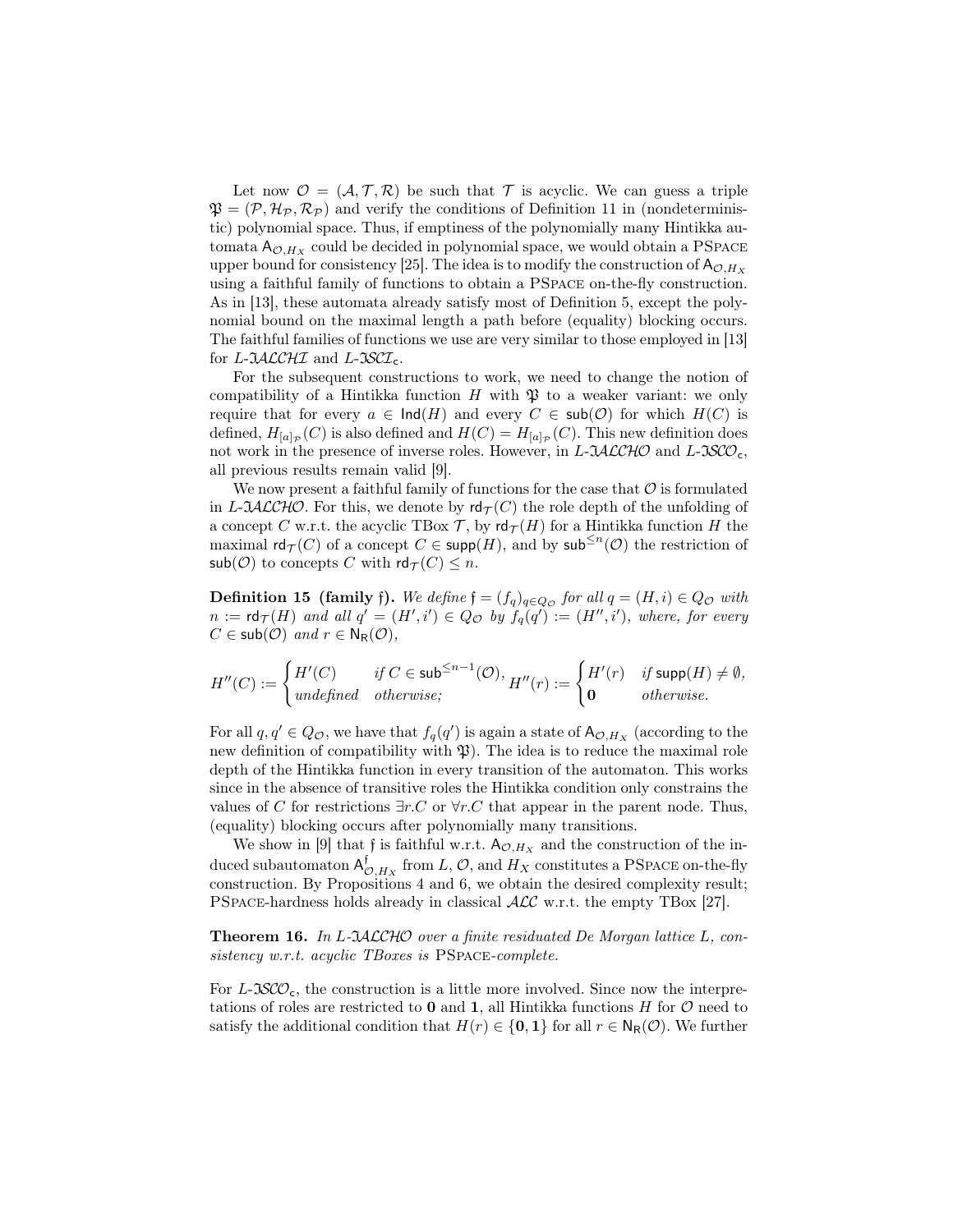denote by  $\varphi_r(\mathcal{O})$  for  $r \in N_R(\mathcal{O})$  the set of all indices  $i \in K$  such that  $i = \varphi(C)$ for a concept C of the form  $\exists r.D$  or  $\forall r.D$ . We then replace K in Definition 12 by  $\varphi_r(\mathcal{O})$ . The idea is that in the absence of role inclusions it suffices to consider one role for each successor. The resulting definition is closer to the Hintikka condition from [13]. Lemma 13 remains valid under these modifications [9].

Given a Hintikka function  $H$  for  $\mathcal O$  and a role name  $r$ , we define the set

$$
H|_r := \{ C \in \mathsf{supp}(H) \mid C = \exists r.D \text{ or } C = \forall r.D \}.
$$

**Definition 17 (family g).** We define  $\mathfrak{g} = (g_q)_{q \in Q_\mathcal{O}}$  for all  $q = (H, i) \in Q_\mathcal{O}$  with  $n := \textsf{rd}_{\mathcal{T}}(H)$  and all  $q' = (H', i') \in Q_{\mathcal{O}}$  and  $r' \in \mathsf{N}_{\mathsf{R}}(\mathcal{O})$  such that  $i' \in \varphi_{r'}(\mathcal{O})$  by  $g_q(q') := (H'', i')$ , where, for all  $C \in \mathsf{sub}(\mathcal{O})$  and  $r \in \mathsf{N}_{\mathsf{R}}(\mathcal{O})$ :

$$
P := \begin{cases} \text{sub}^{\leq n}(\mathcal{O}) \cap H'|_{r'} & \text{if } r' \text{ is transitive,} \\ \emptyset & \text{otherwise;} \end{cases}
$$

$$
H''(C) := \begin{cases} H'(C) & \text{if } C \in \text{sub}^{\leq n-1}(\mathcal{O}) \cup P, \\ \text{undefined} & \text{otherwise;} \end{cases}
$$

$$
H''(r) := \begin{cases} H'(r) & \text{if } \text{supp}(H) \neq \emptyset \text{ and } r = r', \\ 0 & \text{otherwise.} \end{cases}
$$

Again, the resulting pair  $(H'', i')$  is an element of  $Q_{\mathcal{O}}$ . Here, we cannot always reduce the role depth of the Hintikka functions, but have to keep all existential and value restrictions that are transferred along a transitive role  $r'$  to ensure that the family  $\mathfrak g$  is faithful w.r.t.  $A_{\mathcal{O},H_X}$ .

To prove that the induced subautomaton  $A_{\mathcal{O},H_X}^{\mathfrak{g}}$  is obtained by a PSPACE on-the-fly construction, we have to employ a complicated blocking condition that extends the one used for  $L\text{-}S\text{CL}_c$  in [13]. The main problem is to show that every path in a run of this automaton involving the same transitive role  $r$ can be blocked after polynomially many steps. The idea is that along such a path, only the values of the concepts in  $H|_r$  and their direct subconcepts are relevant. Polynomial blocking follows from the facts that  $r$  is crisp and the Hintikka condition thus guarantees the values of all these concepts to behave monotonically along this path. For details, see the full proof in [9].

Propositions 4 and 6 and [27] now entail the following result.

**Theorem 18.** In L-JSCO<sub>c</sub> over a finite residuated De Morgan lattice L, consistency w.r.t. acyclic TBoxes is PSpace-complete.

As a side effect, we obtain new, albeit not surprising, complexity results for the underlying classical description logics.

Corollary 19. In classical ALCHO and SO, consistency w.r.t. acyclic TBoxes is PSpace-complete.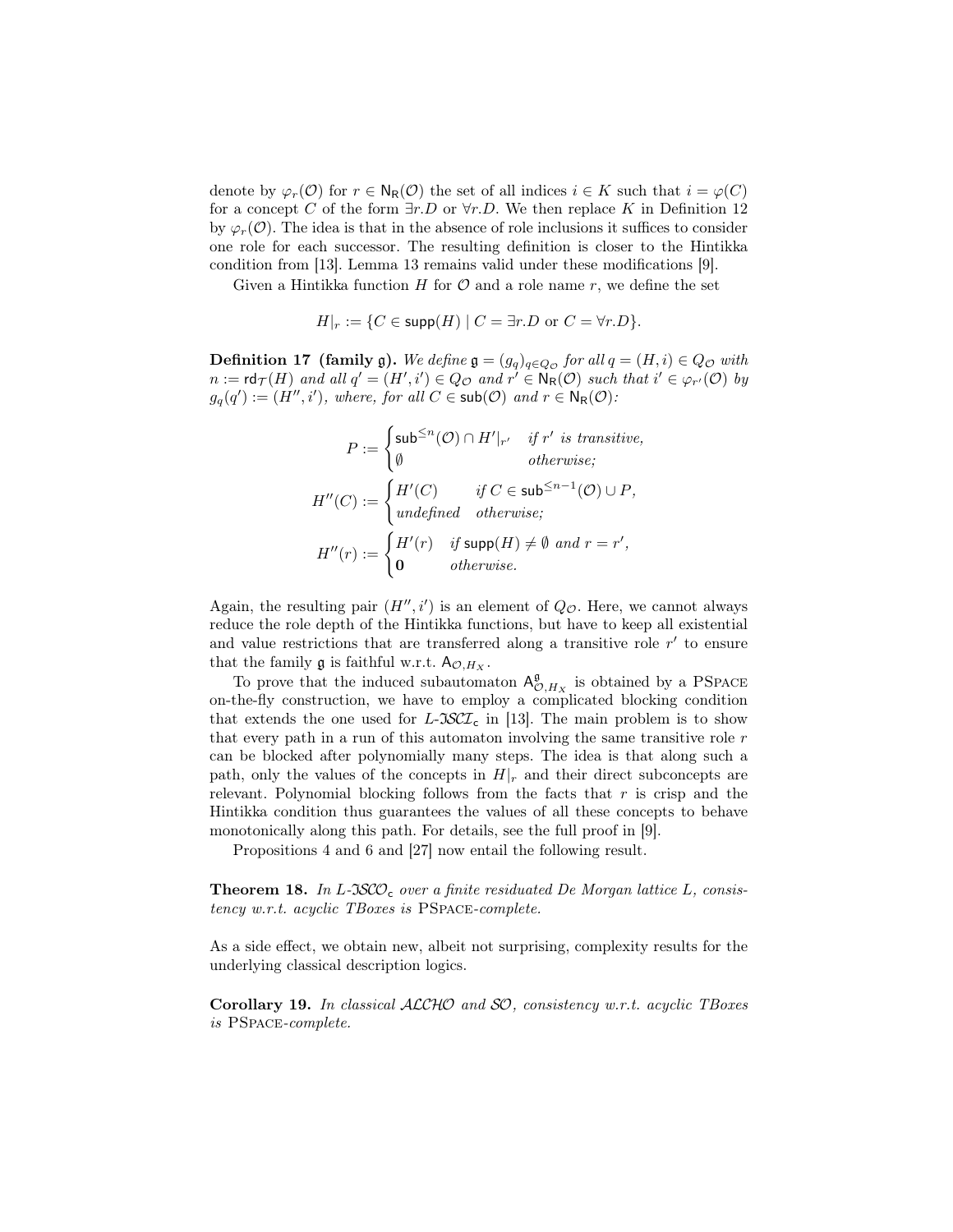

Fig. 1. The PSpace/ExpTime boundary in classical DLs with acyclic TBoxes

#### 6 Conclusions

We have extended previous complexity results about fuzzy DLs with finite lattice semantics to cover nominals. This required extensive adaptations of the automata-based algorithm used for L- $\mathcal{ISCHI}$  and its sublogics in [13]. We employed pre-completions similar to those in [2,14,21] to show complexity results for ontology consistency. Due to the expressivity of our ABoxes, these easily transfer to other standard reasoning problems. In particular, we have shown that consistency in L- $\Im\mathcal{SCHOL}$  w.r.t. general TBoxes can be decided in EXPTIME. This drops to PSPACE when restricting to acyclic TBoxes in the sublogics  $L\text{-}\mathcal{U}\mathcal{LCHO}$ and L-JSCO<sub>c</sub>. To the best of our knowledge, only the sublogics  $\mathcal{SI}$  [1,23] and  $ALCHI$  [13,14] of classical  $SHOT$  were known to have PSPACE-complete reasoning problems w.r.t. acyclic TBoxes. On the other hand, in  $ALCOI$  and  $SH$ reasoning is already ExpTime-hard without any TBox [22,31]. The present results for  $ALCHO$  and  $SO$  thus complete the picture about reasoning w.r.t. acyclic TBoxes in the logics between  $\text{ALC}$  and  $\text{SHOT}$  (see Figure 1).

It would be interesting to extend the presented results to deal with fuzzy role inclusions ( $\langle r \sqsubseteq s \geq p \rangle$ ) or cardinality restrictions ( $\geq n r.C$ ), although it is not clear how to define the semantics of the latter in a setting where already a simple existential restriction may entail the existence of  $n > 1$  witnessing role successors. We also plan to extend the automata-based algorithm for the fuzzy DL  $G$ - $\mathcal{HLC}$  based on the so-called Gödel t-norm over the truth degrees from [0, 1] to more expressive logics using the ideas presented here and in [13,14].

#### Acknowledgments

The author is indebted to Rafael Peñaloza for many discussions on the topics of (fuzzy) DLs in general and automata-based reasoning procedures in particular.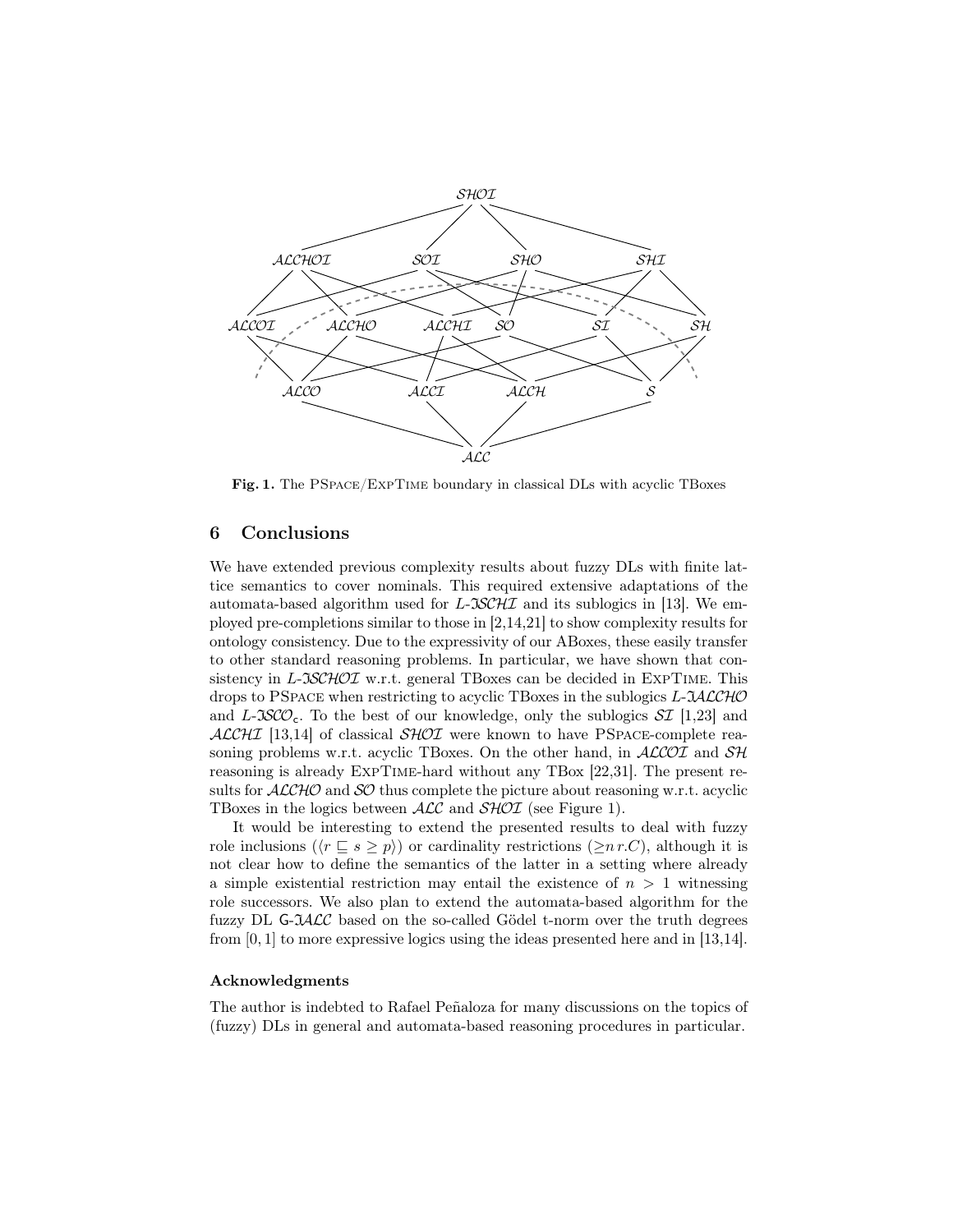### References

- 1. Baader, F., Hladik, J., Peñaloza, R.: Automata can show PSPACE results for description logics. Inform. Comput. 206(9-10), 1045–1056 (2008)
- 2. Baader, F., Lutz, C., Miličić, M., Sattler, U., Wolter, F.: Integrating description logics and action formalisms for reasoning about web services. LTCS-Report 05-02, Chair for Automata Theory, TU Dresden, Germany (2005), see http://lat.inf.tudresden.de/research/reports.html
- 3. Baader, F., Peñaloza, R.: On the undecidability of fuzzy description logics with GCIs and product t-norm. In: Proc. FroCoS'11, LNCS, vol. 6989, pp. 55–70. Springer (2011)
- 4. Baader, F., Sattler, U.: An overview of tableau algorithms for description logics. Studia Logica 69(1), 5–40 (2001)
- 5. Bobillo, F., Bou, F., Straccia, U.: On the failure of the finite model property in some fuzzy description logics. Fuzzy Set. Syst. 172(1), 1–12 (2011)
- 6. Bobillo, F., Delgado, M., Gómez-Romero, J.: A crisp representation for fuzzy  $\mathcal{SHOLN}$  with fuzzy nominals and general concept inclusions. In: Uncertainty Reasoning for the Semantic Web I. LNAI, vol. 5327, pp. 174–188. Springer (2008)
- 7. Bobillo, F., Delgado, M., Gómez-Romero, J., Straccia, U.: Joining Gödel and Zadeh fuzzy logics in fuzzy description logics. Int. J. Uncertain. Fuzz. 20(4), 475–508 (2012)
- 8. Bobillo, F., Straccia, U.: Finite fuzzy description logics and crisp representations. In: Uncertainty Reasoning for the Semantic Web II, LNCS, vol. 7123, pp. 102–121. Springer (2013)
- 9. Borgwardt, S.: The complexity of fuzzy description logics over finite lattices with nominals. LTCS-Report 14-02, Chair for Automata Theory, TU Dresden, Germany (2014), see http://lat.inf.tu-dresden.de/research/reports.html.
- 10. Borgwardt, S., Distel, F., Peñaloza, R.: How fuzzy is my fuzzy description logic? In: Proc. IJCAR'12. LNAI, vol. 7364, pp. 82–96. Springer (2012)
- 11. Borgwardt, S., Peñaloza, R.: Description logics over lattices with multi-valued ontologies. In: Proc. IJCAI'11. pp. 768–773. AAAI Press (2011)
- 12. Borgwardt, S., Peñaloza, R.: Undecidability of fuzzy description logics. In: Proc. KR'12. pp. 232–242. AAAI Press (2012)
- 13. Borgwardt, S., Peñaloza, R.: The complexity of lattice-based fuzzy description logics. J. Data Semant. 2(1), 1–19 (2013)
- 14. Borgwardt, S., Peñaloza, R.: Consistency reasoning in lattice-based fuzzy description logics. Int. J. Approx. Reason. (2014), in press.
- 15. Cerami, M., Garcia-Cerdaña, À., Esteva, F.: From classical description logic to n-graded fuzzy description logic. In: Proc. FUZZ-IEEE'10. pp. 1–8. IEEE Press (2010)
- 16. Cerami, M., Straccia, U.: On the (un)decidability of fuzzy description logics under Łukasiewicz t-norm. Inform. Sciences 227, 1–21 (2013)
- 17. Galatos, N., Jipsen, P., Kowalski, T., Ono, H.: Residuated Lattices: An Algebraic Glimpse at Substructural Logics, Studies in Logic and the Foundations of Mathematics, vol. 151. Elsevier (2007)
- 18. Hájek, P.: Metamathematics of Fuzzy Logic (Trends in Logic). Springer (2001)
- 19. Hájek, P.: Making fuzzy description logic more general. Fuzzy Set. Syst. 154(1), 1–15 (2005)
- 20. Hladik, J.: To and Fro Between Tableaus and Automata for Description Logics. Ph.D. thesis, Technische Universität Dresden, Germany (2007)